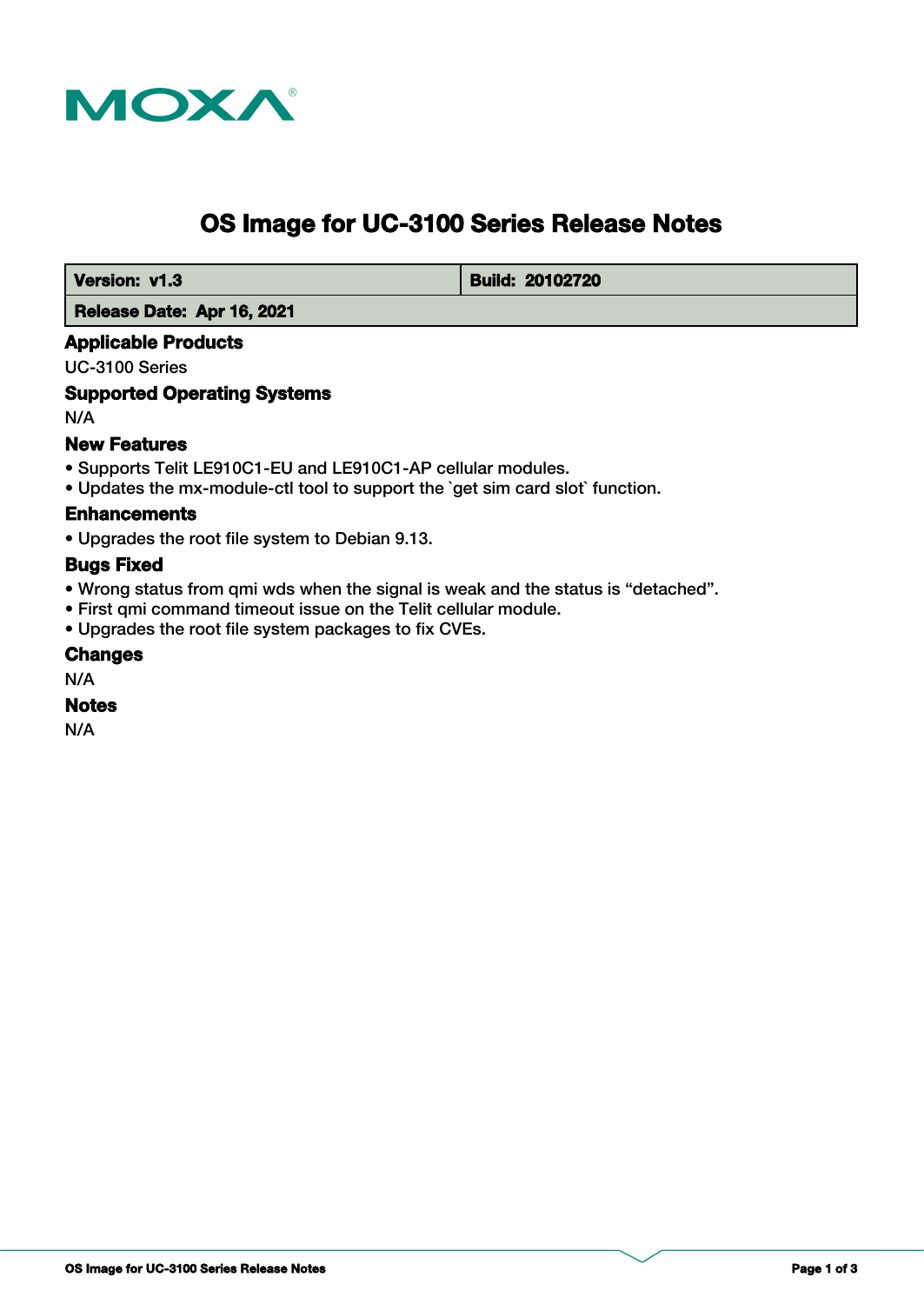

#### **Version: v1.2 Build: 20040710**

 **Release Date: Nov 06, 2020**

# **Applicable Products**

UC-3100 Series

# **Supported Operating Systems**

Moxa Industrial Linux (Debian 9)

#### **New Features**

- Kernel version upgraded from CIP Linux 4.4.75 to 4.4.190.
- OS updated from Debian 9 version 9.3 to 9.11. For details, visit

https://www.debian.org/News/2019/20190908.

- Adds the mx-power-mgmt utility for managing power consumption.
- Includes multi-GNSS (GPS, GLONASS, BeiDou, Galileo, and QZSS) support.
- Bluetooth 4.2 compliant.
- Adds the mx-ver utility for retrieving device model name and version.

• Add the mx-module-ctl utility with wireless module power on/off status query to replace the mxmod-ctl utility.

- Updates the cell mgmt utility to support the Telit LE910C1-NF cellular module.
- Upgrades tpm2-tools to version 3.1.3-2.

#### **Enhancements**

- Replaces the TI USB 3410 driver with the Moxa UPort driver to improve transmission stability.
- Disables the WL1837 Wi-Fi module ELP mode by default to improve connection stability.

# **Bugs Fixed**

N/A

# **Changes**

- SD and USB card is no longer auto-mounted to increase device security.
- Removes mx-frm-upgrade, mx-frm-downgrade, and mx-overlay commands.
- Adds the can-utils and bridge-utils utilities.
- Merges uc3100-moxa-configs and uc3100-moxa-firmware packages into the uc3100-base-system package.
- Changes kernel name to 4.4.0-cip-rt-am335x.

#### **Notes**

N/A